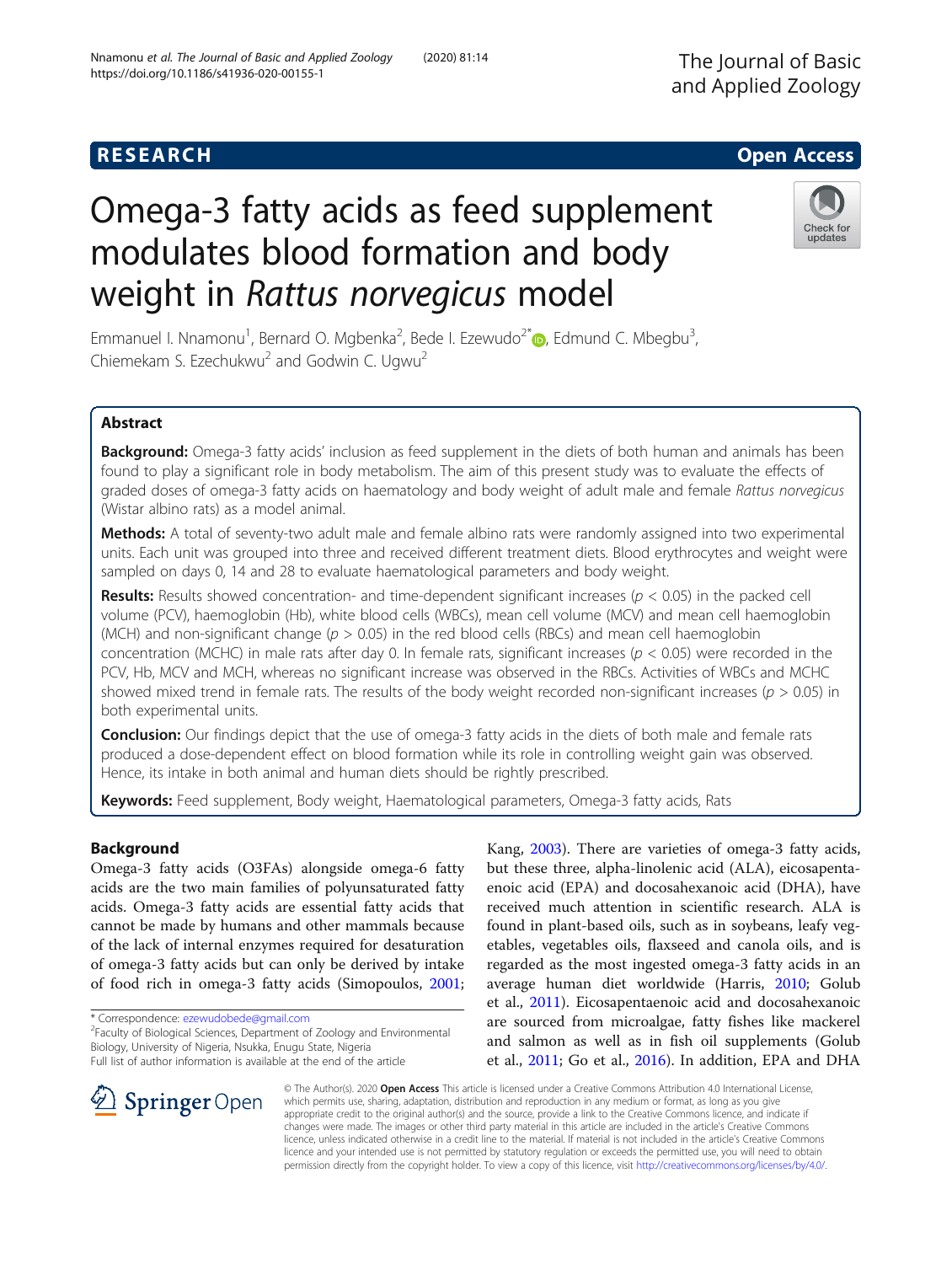can also be produced by the body through the conversion of the digested ALA (conversion taking place mostly in the liver) to eicosapentaenoic acid or docosahexanoic acid, though it has been reported that the amount produced is inadequate for body utilisation (Anderson & Ma, [2009\)](#page-6-0).

Over the past decades, there has been an overwhelming public and scientific interest in omega-3 fatty acids such as eicosapentaenoic acid (EPA) and docosahexanoic acid (DHA) toward their roles in cell structure, health promotion and body metabolism. Omega-3 fatty acids play crucial roles in the body as constituents of the phospholipid that make up the building blocks of the cell membrane (Institute of Medicine, Food and Nutrition Board, [2005\)](#page-7-0). Omega-3 fatty acids are found to have chemoprotective and chemotherapeutic effects on diseases involving inflammatory and autoimmune ailments, cardiovascular disorders, cancer and type 2 diabetes (Friedman & Moe, [2006](#page-7-0)). Additionally, omega-3 fatty acids, particularly DHA, supports vision, brain development, improve immune system, healthy heart and sperm formation (SanGiovanni & Chew, [2005;](#page-7-0) Harris, [2010](#page-7-0); Al-Attar & Al-Rethea, [2016](#page-6-0)). Scientific evidence revealed that DHA are high in the cell membranes of nerve cells and as such performs crucial roles in the transmission of impulses (Nagy & Tiuca, [2017\)](#page-7-0). Omega-3 fatty acids in the form of EPA can synthesise signalling molecules, eicosanoids that have anti-inflammatory roles, enhance vasodilation and alter platelet aggregation. These actions, especially the anti-inflammatory roles of omega-3 fatty acids including its function in modulating body lipid accumulation, are crucial in the chemoprotective roles they exhibit in cardiovascular disorder (Golub et al., [2011\)](#page-7-0).

Investigations conducted to ascertain the status of fat intakes by humans have recorded a downward-spiral worldwide over two decades ago (Troiano, Briefel, Carroll, & Bialostosky, [2000](#page-7-0); Swan, [2004](#page-7-0)), but the intake of polyunsaturated O3FAs increased positively, synergistically with an overwhelming elevation in overweight and obesity cases (Ailhaud et al. [2006](#page-6-0)). Morbidity and mortality linked to obesity have continued to increase worldwide despite reduction in intakes of high fats which favour accumulation of excess body fats. Conversely, there has been corresponding increase in physical inactivity and high intakes of "junk foods" that are low in dietary fibre but rich in calories, contributing to the rise in obesity (W.H.O. 2016). Aerobic exercise and proper dieting have been recommended by most public health bodies as the remedy for tackling excess weight gain. However, many obese patients find it difficult to adjust to these lifestyles as time progresses. Since obesity has been considered an inflammatory disorder, inclusion of dietary supplements with anti-inflammatory roles in the diets of people facing overweight is seen as a promising approach to tackling overweight (de Mello et al. [2018](#page-7-0)). Some research studies have confirmed that incorporating long chain polyunsaturated omega-3 fatty acids in the diet regime of overweight individuals/animals resulted to a reduced adiposity and an increase in lean tissue growth on a calorie-for-calorie basis (Krebs et al. [2006](#page-7-0); Thorsdottir et al. [2007](#page-7-0); Hassanali et al. [2010](#page-7-0)), while a negative effect was derived with the use of omega-6 fatty acids (Birch et al. [2002;](#page-7-0) Nuernberg et al. [2011](#page-7-0)). It was discovered that diets rich in omega-6 fatty acids elicit the omega-6 fatty acid precursor, eicosanoids, which supports the production of prostaglandin E2, thromboxane A2 and leukotriene B4 (synthesised from arachidonic acid; ARA), which are inducers of vasoconstriction, platelet aggregation and inflammation, which is the origin of obesity (Simopoulos, [2001;](#page-7-0) Gabbs et al. [2015](#page-7-0)). On the other hand, high intake of omega-3 fatty acids that are rich in EPA and DHA and less ARA tends to mitigate the intensity of pro-inflammatory eicosanoids production, thereby preventing inflammation (Martínez-Fernández et al. [2015](#page-7-0)).

Often times, the wrong intake of drugs as well as other food supplements in boosting immune system or treating a particular ailment can cause blood abnormalities and other alterations in the body systems of an organism. Harmful effects of foreign compounds especially drugs in the form of feed supplement on animals' blood constituents are determined through careful assessment of the various blood parameters (Ashafa, Yakubu, Grierson, & Afolayan, [2009](#page-7-0)). Alterations in blood parameters have been used to elucidate the impact of supplements in diets of organisms (Majid, Mohsen, Abas, & Sayed, [2010](#page-7-0)). Due to the paucity of scientific literature on the effects of omega-3 fatty acids (O3FAs) that are dose-dependent on the haematology and body weight considering the nutritional importance of O3FAs and its anti-inflammatory properties, it becomes needful that this study be conducted to elucidate the effects of graded doses of O3FAs as feed supplement on haematology and body weight using Rattus norvegicus (Wistar albino rats) as a model animal.

# Material and methods

# Drug used

Ultra-pure O3FAs (91% pure omega-3 content) was purchased from Prevention Pharmaceuticals, Lambertville, Michigan, USA.

# Animal procurement and care

Adult male and female albino rats (with no history of prior use in any investigation) were obtained from the Genetics and Experimental Animal Breeding Laboratory of the Department of Zoology and Environmental Biology, University of Nigeria, Nsukka, Nigeria. The animals were hygienically housed in stainless wire rat cages and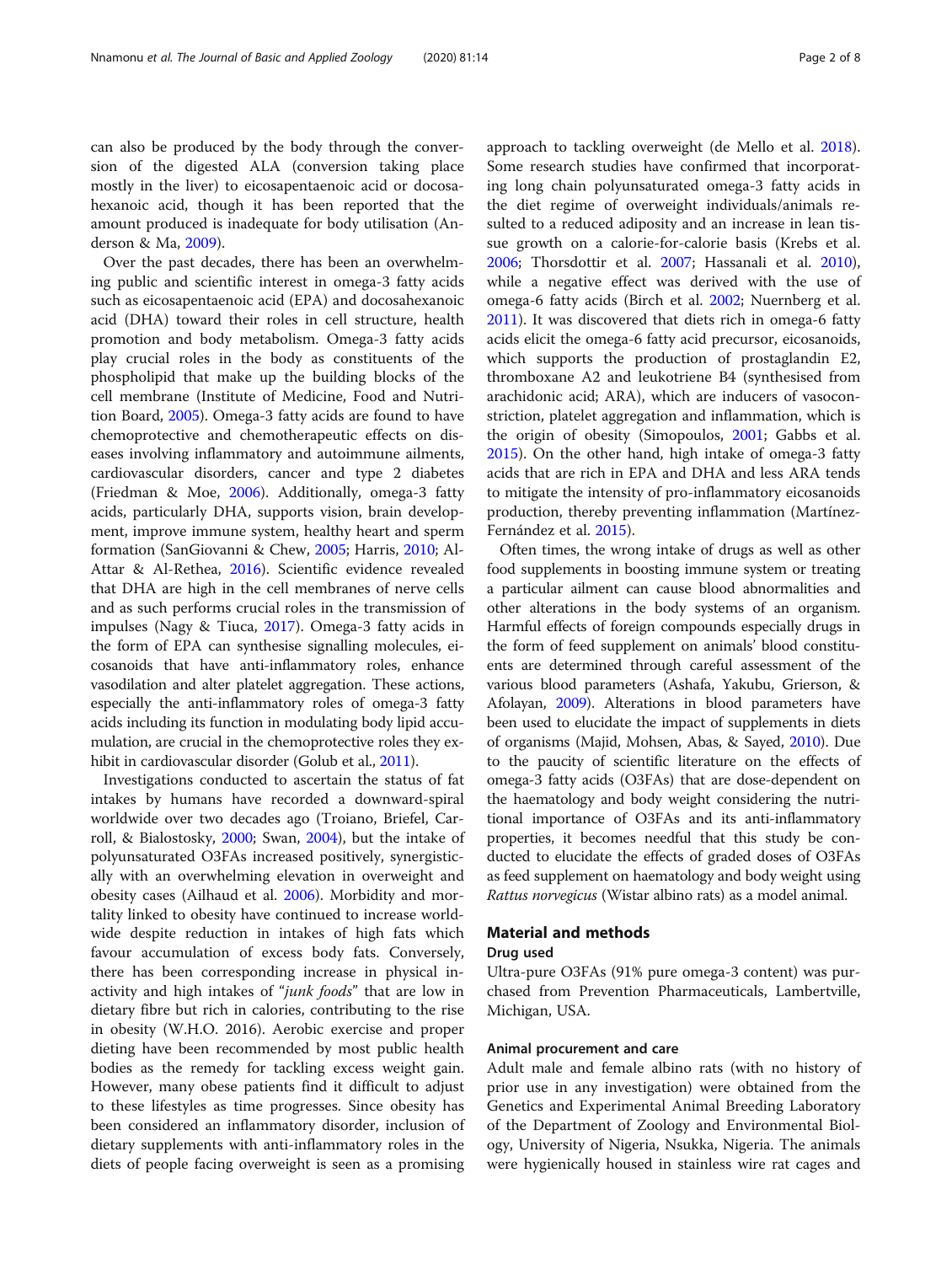acclimatised for 2 weeks. The ethical conditions and experimental protocol governing the use and conduct of experiments with live animals were strictly observed as approved by the University of Nigeria, Nsukka, Senate Committee on Medical and Research Ethics (2013) (The University of Nigeria, Nsukka, [2013\)](#page-7-0).

# Experimental design

Seventy-two adult male rats weighing 142.26–171.96 g and female albino rats weighing 153.86–165.18 g (thirtysix males and thirty-six females) were used for the study. The male rats were alone in a separate experimental unit (separate apartment and cages), while the females were also alone in another experimental unit (separate apartment and cages). The first unit consists of thirty-six male rats randomly assigned into three groups of twelve rats each. Each group was randomly replicated three times (four rats per replicate). Group I served as the control. They received commercial growers chick mash (18% crude protein) and 0.3 ml v/v tween 80 (placebo). Group II was fed commercial growers chick mash (18% crude protein) and 150 mg/kg O3FAs while group III was fed commercial growers chick mash (18% crude protein) and 250 mg/kg O3FAs. The second experimental unit also consists of thirty-six female rats, grouped, replicated and treated same as in the first unit.

# Blood collection

Blood was collected on the day 0 prior to the commencement of the trial. Thereafter, blood was collected on the 14 and 28 days of the trial period. The method described by Hoff [\(2010](#page-7-0)) was followed during blood collection. On each sampling day, two rats were randomly selected from each replicate and anaesthesia using diethyl ether. Blood samples (5 ml) were collected via orbital venous plexus with non-heparinised syringe and later transferred into EDTA tubes for haematological assay.

### Analyses of haematological profile

The method of Sood [\(2006](#page-7-0)) was followed for haemoglobin (Hb) content and total red blood cells (RBCs) count. The method of Ochei and Kolhatkar [\(2007\)](#page-7-0) was followed in estimating packed cell volume (PCV) and white blood cells (WBCs) count.

Erythrocyte indices like mean cell volume (MCV), mean cell haemoglobin (MCH) and the mean cell haemoglobin concentration (MCHC) calculations followed Baker, Silverton, & Pallister [\(2001](#page-7-0)) and derived from the results of Hb, RBCs count, PCV and WBCs count as shown below:

$$
MCV \text{ (fl/cell)} = \frac{PCV \text{ (\%)} \times 10}{RBC \text{ count in millions/mm3}}
$$

MCH (pg) = 
$$
\frac{Hb\left(\frac{g}{dl}\right) \times 10}{RBC \text{ count in millions/mm}}
$$

$$
\text{MCHC (g/dl)} = \frac{\text{Hb} \left(\frac{\text{g}}{\text{d}l}\right) \times 100}{\text{PCV} \left(\% \right)}
$$

# Measurement of body weights

Mettler electronic balance PC 2000 was used in measuring each rat's body weight at days 0, 14 and 28.

# Statistical analysis

Data analysis was carried out with Statistical Package for Social Sciences (SPSS), version 20.0 for Windows, and one-way analysis of variance (ANOVA). The means were separated using Duncan's new multiple range test while differences in the means were considered significant at probability values less than 5% ( $p < 0.05$ ). The results were presented as the mean ± standard error of the mean (SEM).

# Results

# Effects of graded doses of O3FA on haematological parameters of male albino rats

Table [1](#page-3-0) shows the effects of graded doses (150 and 250 mg/kg) of omega-3 fatty acids (O3FAs) on packed cell volume (PCV), red blood cells (RBCs), haemoglobin (Hb), white blood cells (WBCs), mean cell volume (MCV), mean cell haemoglobin (MCH) and mean cell haemoglobin concentration (MCHC) of male albino rats. The results showed concentration- and time-dependent significant increases ( $p < 0.05$ ) in the packed cell volume (PCV), haemoglobin (Hb), white blood cells (WBCs), mean cell volume (MCV) and mean cell haemoglobin (MCH) and non-significant change ( $p > 0.05$ ) in the red blood cells (RBCs) and mean cell haemoglobin concentration (MCHC) in male rats after day 0. In addition, it was observed that male rats that received 250 mg/kg graded doses of omega-3 fatty acids (O3FAs) had improved haematological indices after day 14 but those fed with 150 mg/kg graded doses of O3FAs performed better at day 14.

# Effects of graded doses of O3FA on haematological parameters of female albino rats

Table [2](#page-4-0) shows the effects of graded doses (150 and 250 mg/kg) of O3FAs on PCV, RBCs, Hb, WBCs, MCV, MCH and MCHC of female albino rats. Our findings recorded concentration- and time-dependent significant increases ( $p < 0.05$ ) in the PCV, Hb, MCV and MCH, whereas non-significant increase was observed in the RBCs when compared with the baseline (day 0).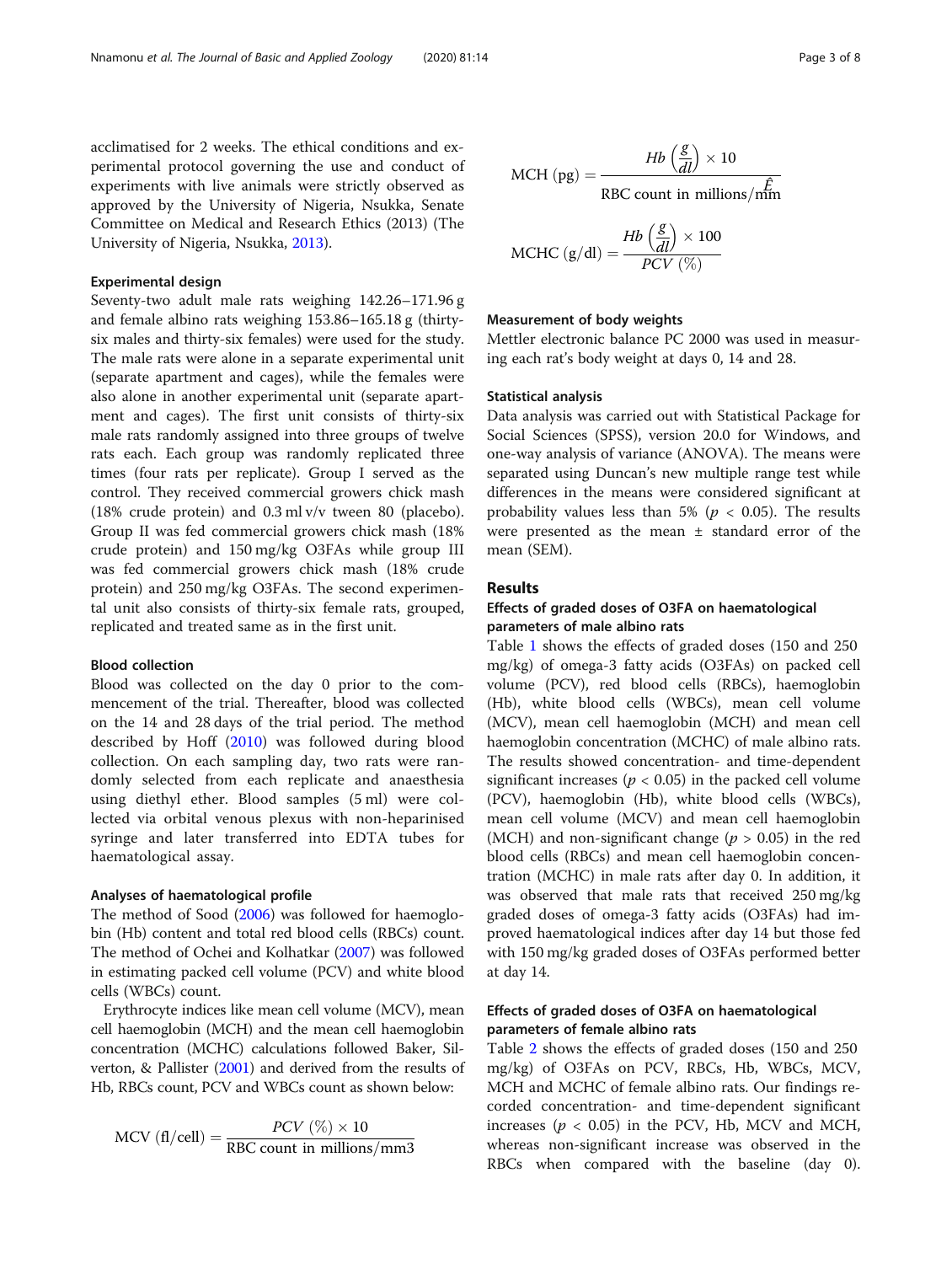|                           |                                        | Duration (day)                 |                                 |                                |
|---------------------------|----------------------------------------|--------------------------------|---------------------------------|--------------------------------|
| Parameter                 | Groups                                 | $\circ$                        | 14                              | 28                             |
| PCV (%)                   | Control                                | $38.40 \pm 0.5$ <sup>a1</sup>  | $40.20 \pm 0.37$ <sup>a2</sup>  | $46.00 \pm 0.84$ <sup>a3</sup> |
|                           | 150 mgkg <sup>-1</sup> O3FA            | $41.20 \pm 0.37^{b1}$          | $43.60 \pm 0.68^{b2}$           | $51.40 \pm 0.75^{b3}$          |
|                           | $250 \text{ m}$ gkg <sup>-1</sup> O3FA | $40.80\pm0.37^{\rm b1}$        | $42.80 \pm 0.49^{b2}$           | $51.60 \pm 0.68^{b3}$          |
| RBC $(x 10^6$ cells/µl)   | Control                                | $7.30 \pm 0.07$ <sup>a1</sup>  | $7.32\,\pm\,0.07^{\mathrm{a}1}$ | $7.32 \pm 0.07$ <sup>a1</sup>  |
|                           | $150 \text{ m}$ gkg <sup>-1</sup> O3FA | $7.24 \pm 0.08^{a1}$           | $7.27 \pm 0.07^{\text{a}1}$     | $7.29 \pm 0.05$ <sup>a1</sup>  |
|                           | $250 \text{ m}$ gkg <sup>-1</sup> O3FA | $7.26 \pm 0.05^{\text{a}1}$    | $7.27\,\pm\,0.05^{\mathrm{a}1}$ | $7.27 \pm 0.042^{\text{a}1}$   |
| $Hb$ (g/dl)               | Control                                | $12.80 \pm 0.81$ <sup>a1</sup> | $13.39 \pm 0.13^{a2}$           | $15.33 \pm 0.28^{\rm a3}$      |
|                           | $150 \text{ m}$ gkg <sup>-1</sup> O3FA | $13.73 \pm 0.13^{b1}$          | $14.53 \pm 0.23^{b2}$           | $17.13 \pm 0.25^{b3}$          |
|                           | $250 \text{ m}$ gkg <sup>-1</sup> O3FA | $13.60 \pm 0.13^{b1}$          | $14.27 \pm 0.16^{b2}$           | $17.20 \pm 0.23^{b3}$          |
| WBC $(\times 10^3/\mu l)$ | Control                                | $8.92 \pm 0.02^{\text{a}1}$    | $9.00 \pm 0.03$ <sup>a2</sup>   | $9.03 \pm 0.04^{a2}$           |
|                           | $150 \text{ m}$ gkg <sup>-1</sup> O3FA | $8.97 \pm 0.02^{a1}$           | $9.00\pm0.01^{\text{a2}}$       | $9.03 \pm 0.02$ <sup>a2</sup>  |
|                           | $250 \text{ m}$ gkg <sup>-1</sup> O3FA | $8.96 \pm 0.03^{\text{a}1}$    | $9.01 \pm 0.02$ <sup>a2</sup>   | $9.05 \pm 0.03$ <sup>a2</sup>  |
| MCV (fl)                  | Control                                | 52.61 $\pm$ 0.42 <sup>a1</sup> | $55.10 \pm 0.98$ <sup>a2</sup>  | $63.00 \pm 0.70^{a3}$          |
|                           | $150 \text{ m}$ gkg <sup>-1</sup> O3FA | $56.63 \pm 0.94^{b1}$          | $59.76 \pm 1.28^{b1}$           | $70.25 \pm 1.35^{b2}$          |
|                           | $250 \text{ m}$ gkg <sup>-1</sup> O3FA | $56.05 \pm 0.46^{b1}$          | $58.80 \pm 0.80^{\rm b2}$       | $70.88 \pm 0.94^{\rm b3}$      |
| MCH (pg)                  | Control                                | $17.54 \pm 0.14$ <sup>a1</sup> | $18.17 \pm 0.33$ <sup>a1</sup>  | $20.94 \pm 0.24$ <sup>a2</sup> |
|                           | $150 \text{ m}$ gkg <sup>-1</sup> O3FA | $18.88 \pm 0.32^{b1}$          | $19.92 \pm 0.42^{b1}$           | $23.42 \pm 0.45^{b1}$          |
|                           | $250 \text{ m}$ gkg <sup>-1</sup> O3FA | $18.72 \pm 0.14^{b1}$          | $19.62 \pm 0.26^{b2}$           | $23.65\,\pm\,0.30^{\rm b3}$    |
| MCHC (g/dl)               | Control                                | 33.34 $\pm$ 0.00 <sup>a1</sup> | $33.30 \pm 0.02$ <sup>a1</sup>  | $33.33 \pm 0.00^{a1}$          |
|                           | 150 mgkg <sup>-1</sup> O3FA            | $33.33 \pm 0.00$ <sup>a1</sup> | $33.33 \pm 0.00$ <sup>a1</sup>  | 33.33 $\pm$ 0.00 $^{\rm a1}$   |
|                           | 250 mgkg <sup>-1</sup> O3FA            | 33.34 $\pm$ 0.00 <sup>a1</sup> | $33.30 \pm 0.02$ <sup>a1</sup>  | $33.33\,\pm\,0.00^{\rm a1}$    |

<span id="page-3-0"></span>Table 1 Effects of O3FAs on haematological indices in male rats

Values with different alphabet superscript in a column were significantly ( $p < 0.05$ ) different

Activities of WBCs and MCHC showed contrasting concentration- and time- dependent significant changes after day 0 when compared with the control. Furthermore, we discovered that female rats that received 150 mg/kg graded doses of omega-3 fatty acids (O3FAs) had improved haematological indices throughout the trial period than those fed with 250 mg/kg graded doses of O3FAs.

# Effects of graded doses of O3FA on body weight (g) of male and female albino rats

Figures [1](#page-4-0) and [2](#page-5-0) show the effects of graded doses (150 and 250 mg/kg) of omega-3 fatty acids (O3FAs) and control on body weight of male and female albino rats. From our observations on the body weights of the treated rats (male and female rats), the results showed concentration- and time- dependent non-significant increases ( $p > 0.05$ ) in both the experimental units after day 0 and when compared against the control.

# **Discussion**

# Effects of omega-3 fatty acids on some haematological parameters

Systemic effects of foreign compounds such as drugs on animals can be properly determined through a

comprehensive haematology test (Ashafa, Yakubu, Grierson, & Afolayan, [2009](#page-7-0); Ukwuani, Abubakar, Hassan, & Agaie, [2012](#page-7-0)), since blood performs crucial physiological roles on the general body metabolism. Red blood cell (erythrocyte) is one of the blood corpuscles that transports oxygen from the lungs or gills to all body tissues then carry carbon dioxide to the lungs for proper excretion. From our findings, omega-3 fatty acids (O3FAs) caused non-significant increase ( $p > 0.05$ ) in the red blood cells in both male and female rats. This could suggest that administration of omega-3 fatty acids as feed supplement does not play a significant role in red blood cells formation. This finding is at variance with Ndem, Akpanabiatu, & Essien [\(2008\)](#page-7-0) and Al-Daraji et al. ([2010\)](#page-6-0) however agrees with the finding of Kooshki, Taleban, Tabibi, & Hedayati ([2011](#page-7-0)). In addition, Vernaglione, Cristofano & Chimienti [\(2008\)](#page-7-0) observed no significant effect on the number of RBCs when 2 g omega-3 fatty acids supplement was administered daily to haemodialysis patients, for four (4) months. Surprisingly, there was a significant increase ( $p < 0.05$ ) in the packed cell volume (PCV) and haemoglobin (Hb) in both rats administered with different concentrations of omega-3 fatty acids. This suggests that the administration of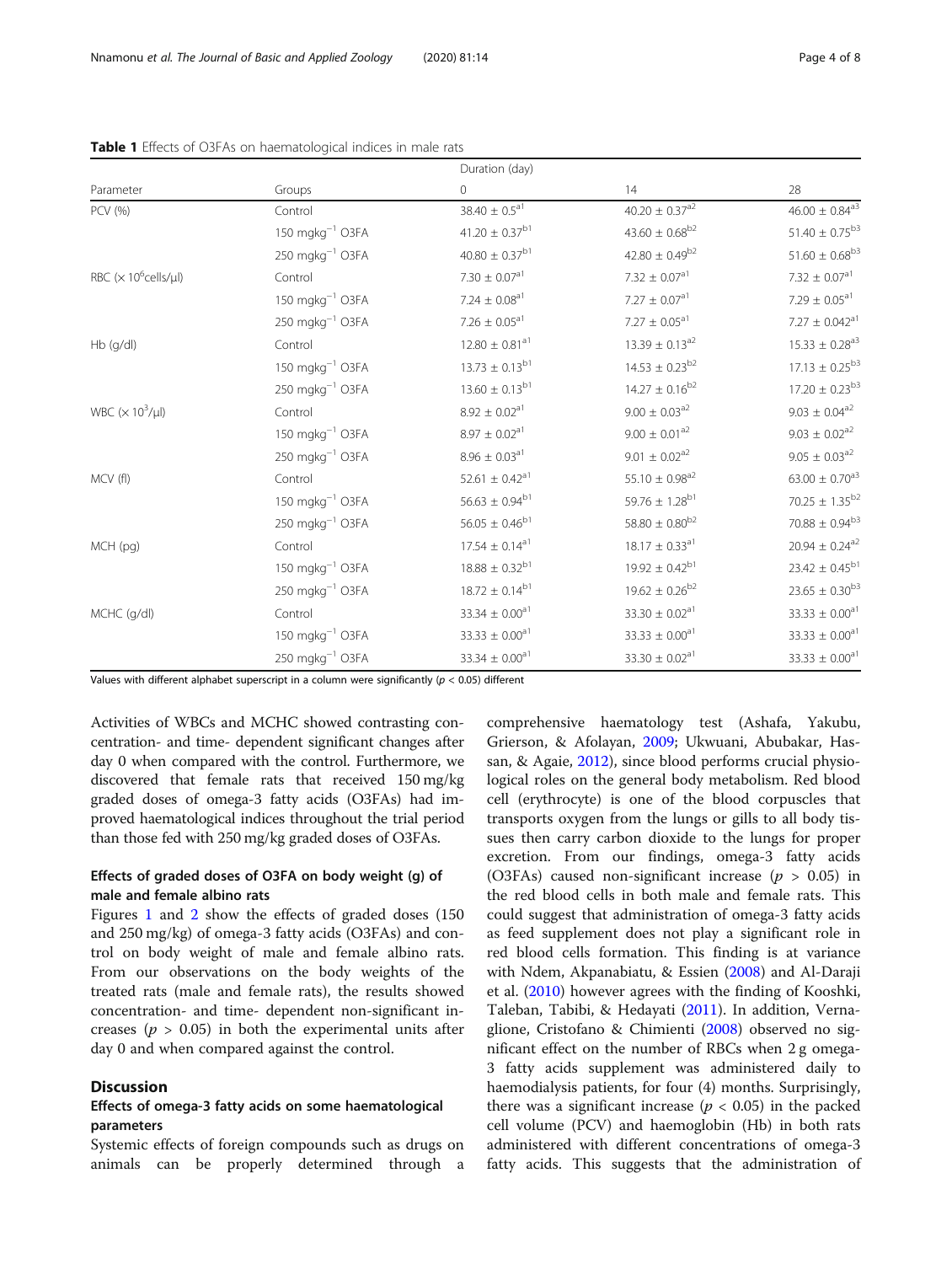|                                          |                                        | Duration (day)                 |                                |                                 |
|------------------------------------------|----------------------------------------|--------------------------------|--------------------------------|---------------------------------|
| Parameter                                | Groups                                 | 0                              | 14                             | 28                              |
| PCV (%)                                  | Control                                | $39.40 \pm 0.51^{b1}$          | 41.40 $\pm$ 0.51 <sup>b2</sup> | 42.80 $\pm$ 0.37 <sup>ab2</sup> |
|                                          | $150 \text{ m}$ gkg <sup>-1</sup> O3FA | $37.00 \pm 0.45$ <sup>a1</sup> | $39.20 \pm 0.37$ <sup>a2</sup> | $42.20 \pm 0.74$ <sup>ab3</sup> |
|                                          | $250 \text{ m}$ gkg <sup>-1</sup> O3FA | $35.80 \pm 0.37$ <sup>a1</sup> | $38.20 \pm 0.37$ <sup>a2</sup> | $40.80 \pm 0.37$ <sup>a3</sup>  |
| RBC $(x 10^6 \text{ cells/}\mu\text{I})$ | Control                                | 7.36 $\pm$ 0.07 <sup>a1</sup>  | $7.38 \pm 0.07$ <sup>a1</sup>  | 7.39 $\pm$ 0.07 <sup>a1</sup>   |
|                                          | $150 \text{ m}$ gkg <sup>-1</sup> O3FA | $7.27 \pm 0.06$ <sup>a1</sup>  | $7.30\pm0.06^{\mathrm{a}1}$    | $7.29 \pm 0.06$ <sup>a1</sup>   |
|                                          | $250 \text{ m}$ gkg <sup>-1</sup> O3FA | 7.36 $\pm$ 0.05 $^{\rm a1}$    | $7.37 \pm 0.05$ <sup>a1</sup>  | $7.37\pm0.04^{\mathrm{a}1}$     |
| Hb (g/dl)                                | Control                                | $13.13 \pm 0.17^{b1}$          | $13.80 \pm 0.17^{b12}$         | $13.94 \pm 0.29^{a2}$           |
|                                          | $150 \text{ m}$ gkg <sup>-1</sup> O3FA | $12.47 \pm 0.25$ <sup>a1</sup> | $13.07 \pm 0.12$ <sup>a1</sup> | $14.73 \pm 0.24$ <sup>a2</sup>  |
|                                          | $250 \text{ m}$ gkg <sup>-1</sup> O3FA | $11.93 \pm 0.12$ <sup>a1</sup> | $12.73 \pm 0.13^{a2}$          | $14.07 \pm 0.29$ <sup>a3</sup>  |
| WBC $(\times 10^3/\mu l)$                | Control                                | $8.90. \pm 0.02$ <sup>a1</sup> | $9.00 \pm 0.03$ <sup>a1</sup>  | $9.05\,\pm\,0.04^{\rm a1}$      |
|                                          | $150 \text{ m}$ gkg <sup>-1</sup> O3FA | $8.99 \pm 0.01$ <sup>a1</sup>  | $9.00 \pm 0.02^{ab1}$          | $9.04 \pm 0.02$ <sup>a1</sup>   |
|                                          | $250 \text{ m}$ gkg <sup>-1</sup> O3FA | $8.96 \pm 0.02$ <sup>a1</sup>  | $9.06 \pm 0.01^{b2}$           | $9.05 \pm 0.03$ <sup>a2</sup>   |
| MCV (fl)                                 | Control                                | $53.52 \pm 0.47$ <sup>a1</sup> | $56.08 \pm 0.44^{\rm c2}$      | $57.90 \pm 0.37$ <sup>a3</sup>  |
|                                          | $150$ mgkg $^{-1}$ O3FA                | $51.18 \pm 0.52^{b1}$          | 53.74 $\pm$ 0.29 <sup>b2</sup> | $57.90 \pm 0.91^{b3}$           |
|                                          | $250 \text{ m}$ gkg <sup>-1</sup> O3FA | $48.63 \pm 0.72$ <sup>a1</sup> | $51.82 \pm 0.69^{a2}$          | $55.35 \pm 0.74^{b3}$           |
| MCH (pg)                                 | Control                                | $17.84 \pm 0.15$ <sup>c1</sup> | $18.51 \pm 0.18$ <sup>a2</sup> | $18.84 \pm 0.26$ <sup>a2</sup>  |
|                                          | $150 \text{ m}$ gkg <sup>-1</sup> O3FA | $17.15 \pm 0.25^{b1}$          | $17.91 \pm 0.95^{b2}$          | 20.21 $\pm$ 0.31 $^{c3}$        |
|                                          | $250 \text{ m}$ gkg <sup>-1</sup> O3FA | $16.21 \pm 0.24$ <sup>a1</sup> | $17.27 \pm 0.23$ <sup>a2</sup> | $19.09 \pm 0.47^{b3}$           |
| MCHC (g/dl)                              | Control                                | $33.33 \pm 0.07$ <sup>a1</sup> | $33.33 \pm 0.37$ <sup>a1</sup> | $32.55 \pm 0.43$ <sup>a1</sup>  |
|                                          | $150 \text{ m}$ gkg <sup>-1</sup> O3FA | $33.68 \pm 0.35$ <sup>a1</sup> | $33.32 \pm 0.29$ <sup>a1</sup> | 34.91 $\pm$ 0.03 <sup>b2</sup>  |
|                                          | $250 \text{ m}$ gkg <sup>-1</sup> O3FA | $33.33 \pm 0.19$ <sup>a1</sup> | $33.33 \pm 0.46$ <sup>a1</sup> | 34.47 $\pm$ 0.54 <sup>b2</sup>  |

<span id="page-4-0"></span>

Values with different alphabet superscript in a column were significantly ( $p < 0.05$ ) different

omega-3 fatty acids did not alter the process of erythropoiesis as the activities of PCV and Hb were increased (Archibong et al., [2014\)](#page-6-0). Also, the significant increase in Hb in all the treatments indicates that the oxygencarrying capacity of the rat blood was not limited. Red blood cell indices (MCV, MCH and MCHC) specifically provide useful information in diagnoses of the cause and severity of anaemia (Archibong et al., [2014](#page-6-0)). We observed increased MCV and MCH in both treated rats fed varying doses of omega-3 fatty acids while in male rats, the MCHC activities was non-significant ( $p > 0.05$ ) but produced a mixed trend in the female rats at different doses of omega-3 fatty acids. From the result, we can infer that the introduction of omega-3 fatty acids

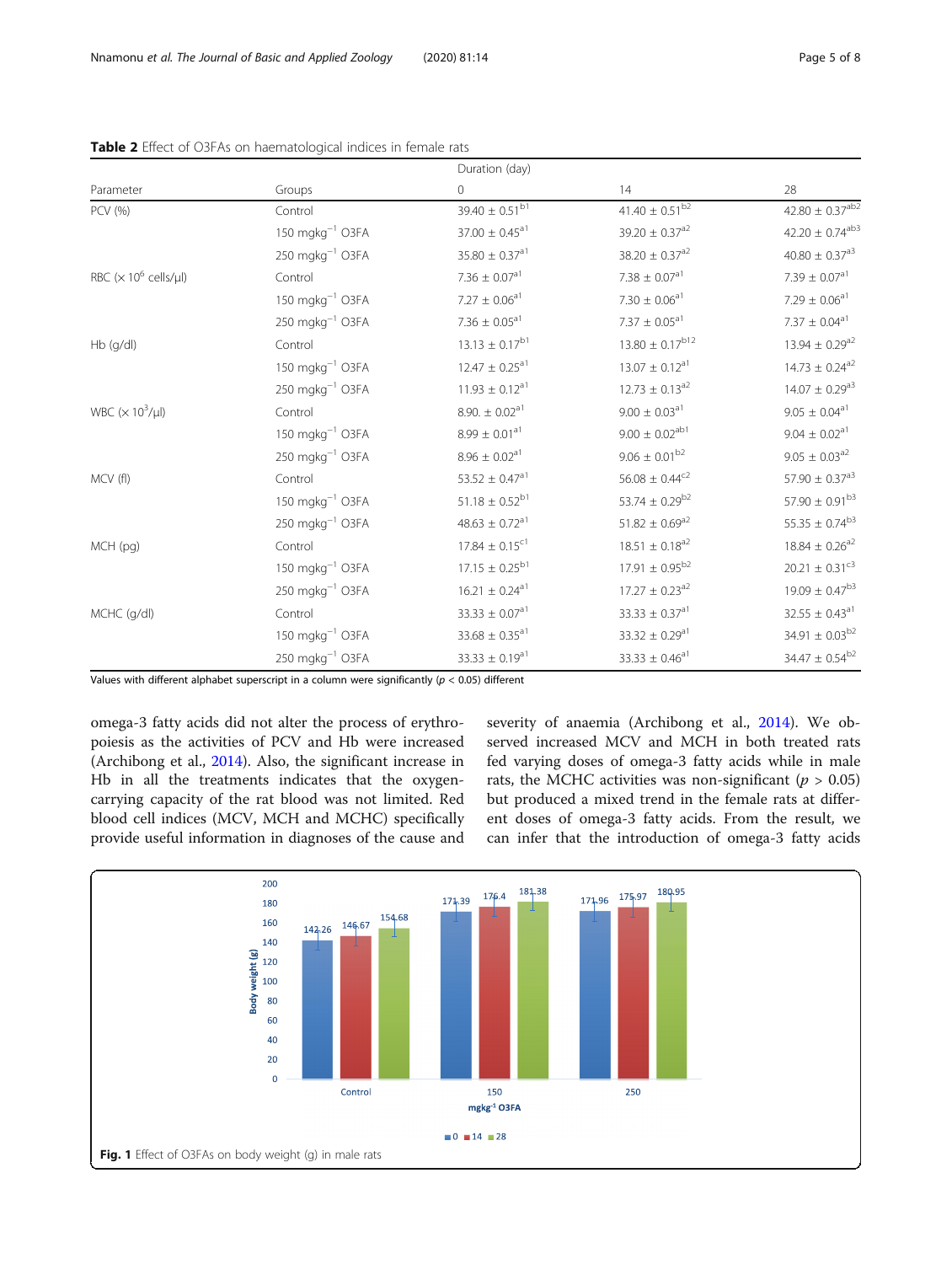<span id="page-5-0"></span>

did not induce anaemic condition in the rats. The increased MCV shows that the introduction of omega-3 fatty acids did not cause erythrocytes shrinkage. The shrinking of erythrocytes occurs as a result of stress, anaemic condition or as a result of poor erythropoiesis due to introduction of harmful substance(s) on the haemopoietic tissues (Nwani et al., [2013\)](#page-7-0). Omega-3 fatty acids caused a significant increase ( $p < 0.05$ ) in white blood cell (WBC) count after day 0 but recorded a nonsignificant change at days 14 and 28 in male rats fed different concentrations of omega-3 fatty acids. The finding in female rats showed mixed trend in white blood cells at different sampling day with increased WBCs count recorded at day 14 while a slight drop was recorded at day 28. These results depict that initial intake of omega-3 fatty acids can boost lymphocyte (Eno, Owo, Itam, & Konya, [2001](#page-7-0)), but its continuous usage or high intake over time can have an inhibitory effect on the role of immune system (Kelley, [2001\)](#page-7-0). Kelly (2001) reported that continuous or increased intake of O3FA results in inhibition of lymphocytes proliferation by decreasing neutrophil chemotaxis, natural killer cell (NK-cell) response and the production of proinflammatory cytokines like interleukin (IL-1β) and tumour necrosis factor α (TNFα) and proinflammatory eicosanoids- prostaglandin E2 (PGE2) and leukotriene B4 (LTB4). This inhibitory effect of omega-3 fatty acids has led to its inclusion in the diets of patients suffering from severe inflammatory and autoimmune ailments (Kelley, [2001](#page-7-0); Varney, Hardman, & Sollars, [2009\)](#page-7-0). In contrast, the study of Yaqoob et al. [\(2000](#page-7-0)) observed no inhibition of white blood cell (lymphocytes) proliferation even at higher inclusion levels of the omega-3 fatty acids. The absence of inhibition in their study could be due to addition of vitamin E in their diet, which has the ability to reverse the inhibition of lymphocyte proliferation initiated by O3FA supplementation.

We, therefore suggest that the ability of O3FAs to influence the various blood parameters tested significantly could be as a result of its positive influence on haematopoiesis. This report is supported by the findings of Varney, Hardman, & Sollars ([2009](#page-7-0)) who concluded that the use of O3FAs modulates haematopoiesis by restoring a rapidly differentiate myeloid progenitor cells compartment in the bone marrow to a healthy progenitor cell. Going forward, since omega-3 fatty acids are found to have a positive influence on haematopoiesis, it could serve as chemotherapeutic option for people suffering from various blood-related disorders like leukaemia.

# Effect of omega-3 fatty acids on body weight

The increase in obesity patients worldwide has been linked to high intake of foods with high calories that are highly fortified with saturated fatty acids, as well as living a sedentary life styles with little or no physical activity (Shi et al., [2006;](#page-7-0) Ryeo-Eun et al., 2016; W.H.O. [2016](#page-7-0)). Research has shown that inclusion of omega-3 fatty acids as feed supplements in the diets of animals and humans supports the reduction of accumulation of fats in the tissues (Hill, Buckley, Murphy, & Howe, [2007](#page-7-0); Rossmeisl et al., [2009,](#page-7-0) & Go et al., [2016\)](#page-7-0) whereas some studies totally countered its significant role in influencing lipolysis (Buckley & Howe, [2009](#page-7-0); DeFina et al., [2011](#page-7-0); Castilho, Antônio Carlos, & de Souza, [2015](#page-7-0)). Omega-3 fatty acids' anti-obesity beneficial effects include enhanced adipocyte apoptosis, improved plasma adiponectin levels, reduced visceral fats deposition, enhanced lipid profile and decreased body fat accumulation, exerting an anti-inflammatory effect in peripheral tissues (Du, Jin, Fang & Su, [2015](#page-7-0); de Mello et al., [2018](#page-7-0)). In this present study, we observed a slight drop in weight gain of both male and female rats fed with the tested diets of O3FA supplementation when compared with the control, with the change recording no statistical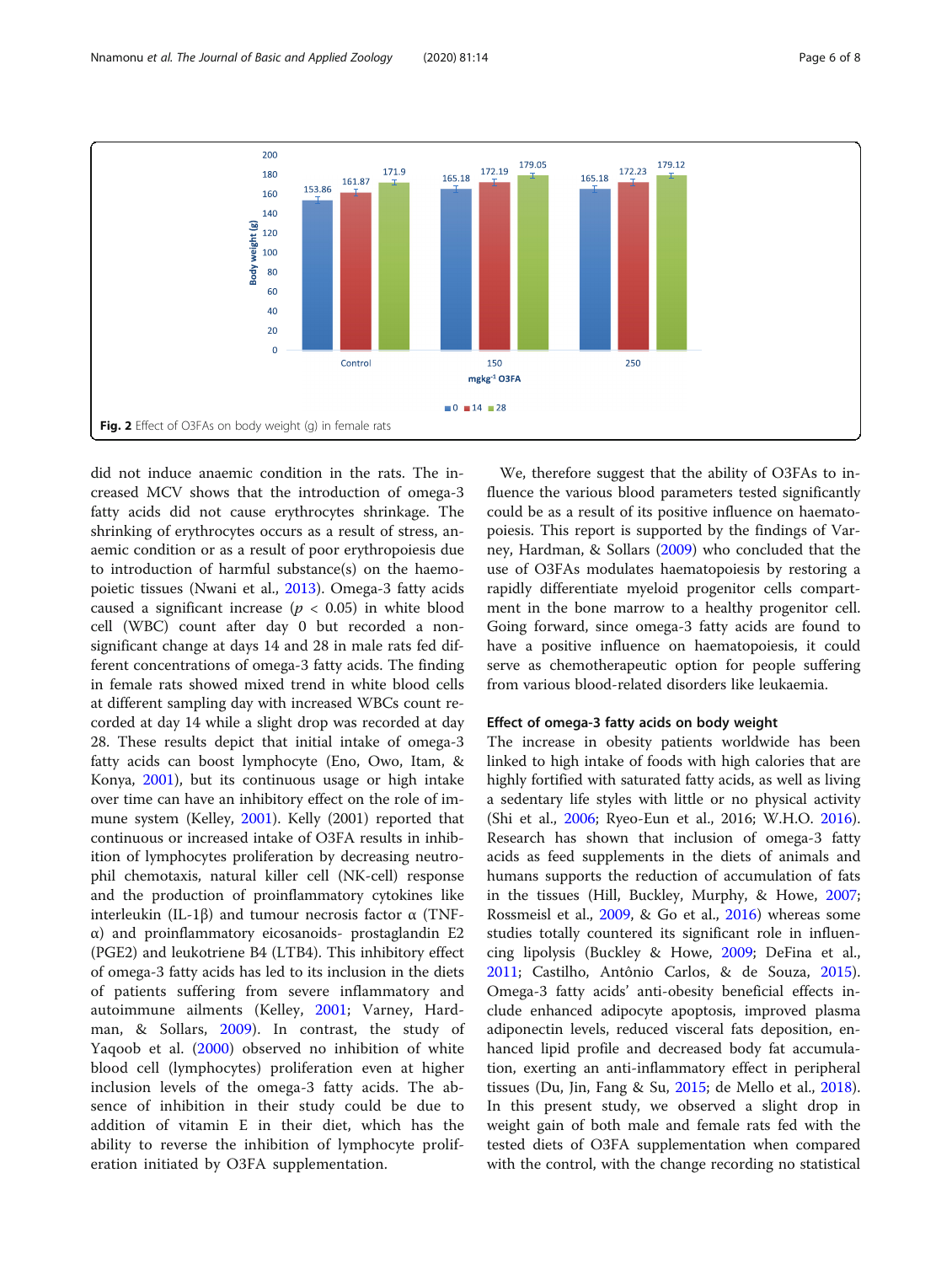<span id="page-6-0"></span>significant difference. The observed non-significant effect ( $p > 0.05$ ) in the body weight of treated male and female rats compared with the control in the present study is in consonants with DeFina et al. ([2011](#page-7-0)) and Castilho, Antônio Carlos, & de Souza [\(2015\)](#page-7-0) but varies with Go et al. [\(2016](#page-7-0)). DeFina et al. ([2011](#page-7-0)) reported no significant weight loss effect in overweight and obese patients with the introduction of omega-3 fatty acid supplementation in conjunction with physical activity. In an attempt to explain the various effects of O3FAs on the body weight as observed in this study, we report that a non-significant increase in body weight could depict that administration of O3FAs initiated an action whereby the anabolic effects synergised with the catabolic one in protecting against excessive body fat deposition. In addition, a meta-analysis performed by Bender et al. [\(2014\)](#page-7-0) confirmed that the intake of fish oil rich in O3FA produced slight reductions in body weight and waist circumference. In a related study, Du et al. [\(2015\)](#page-7-0) observed that fish oil had no positive effect on weight loss and body mass index (BMI) in overweight or obese patients. However, there were significant reductions in the waist circumference and hip to waist ratio in obese individuals receiving fish oil supplementation, especially when combined with lifestyle modification intervention. The observed non-significant change but a slight reduction in body weight gains of both male and female albino rats in this present study suggests that omega-3 fatty acids does not boost adiposity or enhance body fat accumulation but rather modulates fat accumulation in tissues by enhancing adipocyte apoptosis.

# Conclusion

The present study have demonstrated that the use of omega-3 fatty acids as feed supplement poses no adverse health effect on the haematology and body weight of albino Wistar rats (Rattus norvegicus) model, but rather promotes haematopoiesis and aids in attenuation of weight gain. Furthermore, the use of omega-3 fatty acids supplement as a dietary therapy in overweight individuals should be prescribed together with lifestyle modification interventions such as increase in physical exercise and reduction in consumption of food with high calories. Findings from this study will help in elucidating the nutritional importance of omega-3 fatty acids in our diets especially in blood production and weight maintenance. Additionally, why the adult male rats performed best at higher dose (250 mg/kg) of O3FAs than the adult female rats, which at 150 mg/kg dose of omega3 fatty acids performed optimally, remains unknown. We therefore suggest that further studies be conducted using rats of different age brackets with varying doses of omega-3 fatty acids to ascertain the rightful dosage for each age group for optimum body utilisation.

#### Abbreviations

O3FAs: Omega-3 fatty acids; PCV: Packed cell volume; Hb: Haemoglobin; WBCs: White blood cells; RBCs: Red blood cells; MCV: Mean cell volume; MCH: Mean cell haemoglobin; MCHC: Mean cell haemoglobin concentration; EDTA: Ethylenediaminetetraacetic acid; ALA: Alpha-linolenic acid; EPA: Eicosapentaenoic acid; DHA: Docosahexanoic acid; ARA: Arachidonic acid

#### Acknowledgements

Our sincere appreciation goes to Zoology and Environmental Biology Department, University of Nigeria, Nsukka, for providing the space where the experimental study was performed.

#### Authors' contributions

EIN provided all the materials used for this study. EIN, BOM, ECM and GCU designed this research. EIN, CSE and BIE were responsible for the drug administration, feeding and taking care of the experimental animals while BOM supervised these aspects. ECM, EIN and BIE were responsible for the statistical analysis. The first draft of the manuscript was prepared by EIN and edited by BIE. The final version was read and approved by all authors.

#### Funding

Mr. and Mrs. Philip Nnamonu financed this study in support of their son's (E.I. Nnamonu) Ph.D. research study.

#### Availability of data and materials

All data generated or analysed during this study are included in this manuscript.

#### Ethics approval and consent to participate

The ethical conditions and experimental protocol governing the use and conduct of experiments with live animals were strictly observed as approved by the University of Nigeria, Nsukka, Senate Committee on Medical and Research Ethics.

#### Consent for publication

Not applicable

#### Competing interests

The authors declare that they have no competing interests.

#### Author details

<sup>1</sup> Federal College of Education, School of Sciences, Department of Biology, School of Sciences, Eha-Amufu, Enugu State, Nigeria. <sup>2</sup>Faculty of Biological Sciences, Department of Zoology and Environmental Biology, University of Nigeria, Nsukka, Enugu State, Nigeria. <sup>3</sup>Faculty of Veterinary Medicine Department of Veterinary Physiology and Pharmacology, University of Nigeria, Nsukka, Enugu State, Nigeria.

#### Received: 26 July 2019 Accepted: 27 March 2020 Published online: 09 April 2020

#### References

- Ailhaud, G., Massiera, F., Weill, P., Legrand, P., Alessandri, J. M., & Guesnet, P. (2006). Temporal changes in dietary fats: role of n-6 polyunsaturated fatty acids in excessive adipose tissue development and relationship to obesity. Progress Lipid Research, 45, 203–236.
- Al-Attar, A. M., & Al-Rethea, H. A. (2016). Chemoprotective effect of omega-3 fatty acids on thioacetamide induced hepatic fibrosis in male rats. Saudi Journal of Biological Sciences, 24(4), 956–965.
- Al-Daraji, H. J., Al-Hassani, A. S., Al-Mashadani, H., Al-Hayani, W. K., & Mazi, H. A. (2010). Effect of Dietary Supplimentation with Sources of Omega-3 and Omega-6 fatty acids on certain blood characteristics of laying Quail. International Journal of Poultry Science, 9(7), 689–694.
- Anderson, B. M., & Ma, D. W. (2009). Are all n-3 polyunsaturated fatty acids created equal? Lipids in Health and Disease, 8, 33.
- Archibong, A. N., Ofem, O. E., Nna, V. U., Bisong, E. M., Johnson, J. T., & Eno, A. E. (2014). Changes in haematological parameters following the administration of crude extract from Tympanotonus fuscatus (Periwinkle) in rats. Australian Journal of Basic and Applied Sciences, 8(10), 586–591.